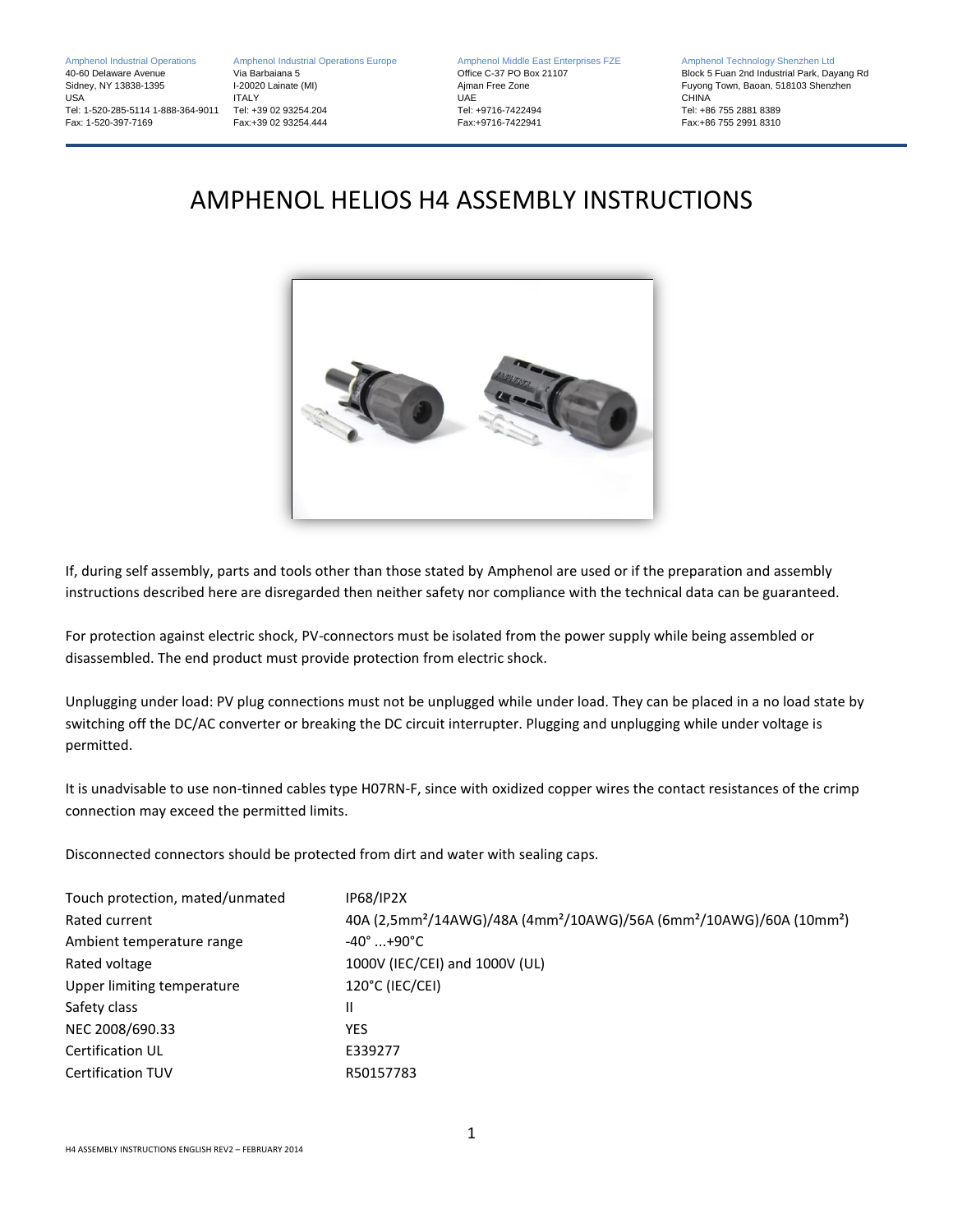Tel: 1-520-285-5114 1-888-364-9011 Tel: +39 02 93254.204 Tel: +9716-7422494 Tel: +86 755 2881 8389

Amphenol Industrial Operations Amphenol Industrial Operations Europe Amphenol Middle East Enterprises FZE Amphenol Technology Shenzhen Ltd USA ITALY UAE CHINA

40-60 Delaware Avenue Via Barbaiana 5 (Via Barbaiana 5 Office C-37 PO Box 21107 / Block 5 Fuan 2nd Industrial Park, Dayang Rd<br>Sidney, NY 13838-1395 (I-20020 Lainate (MI) / Ajman Free Zone / Ajman Free Zone / Fuyong Town, B Fuyong Town, Baoan, 518103 Shenzhen Fax: +86 755 2991 8310

# **Tools required**

| Crimping tool with built-in positioner and crimping insert for stamped and formed contacts | H4TC0002        |
|--------------------------------------------------------------------------------------------|-----------------|
| or in alternative                                                                          |                 |
| Crimping tool with built-in positioner crimping insert for solid contacts                  | H4TC0001        |
| Stripping pliers                                                                           | H4TS0000        |
| Open end spanner – plastic wrench tool                                                     | H4TW0001        |
| <b>Tools optional</b>                                                                      |                 |
| Crimp-Interchangeable dies for stamped and formed contacts                                 | H4TD0002        |
| Crimp-Interchangeable dies for solid contacts                                              | H4TD0001        |
| Metal wrench insert for wrench tool                                                        | H4TE0000        |
| Metal secure tool                                                                          | H4TF0000        |
| Metal M12 nut secure tool                                                                  | H4TG0000        |
| Complete toolbox                                                                           | <b>H4TK0000</b> |





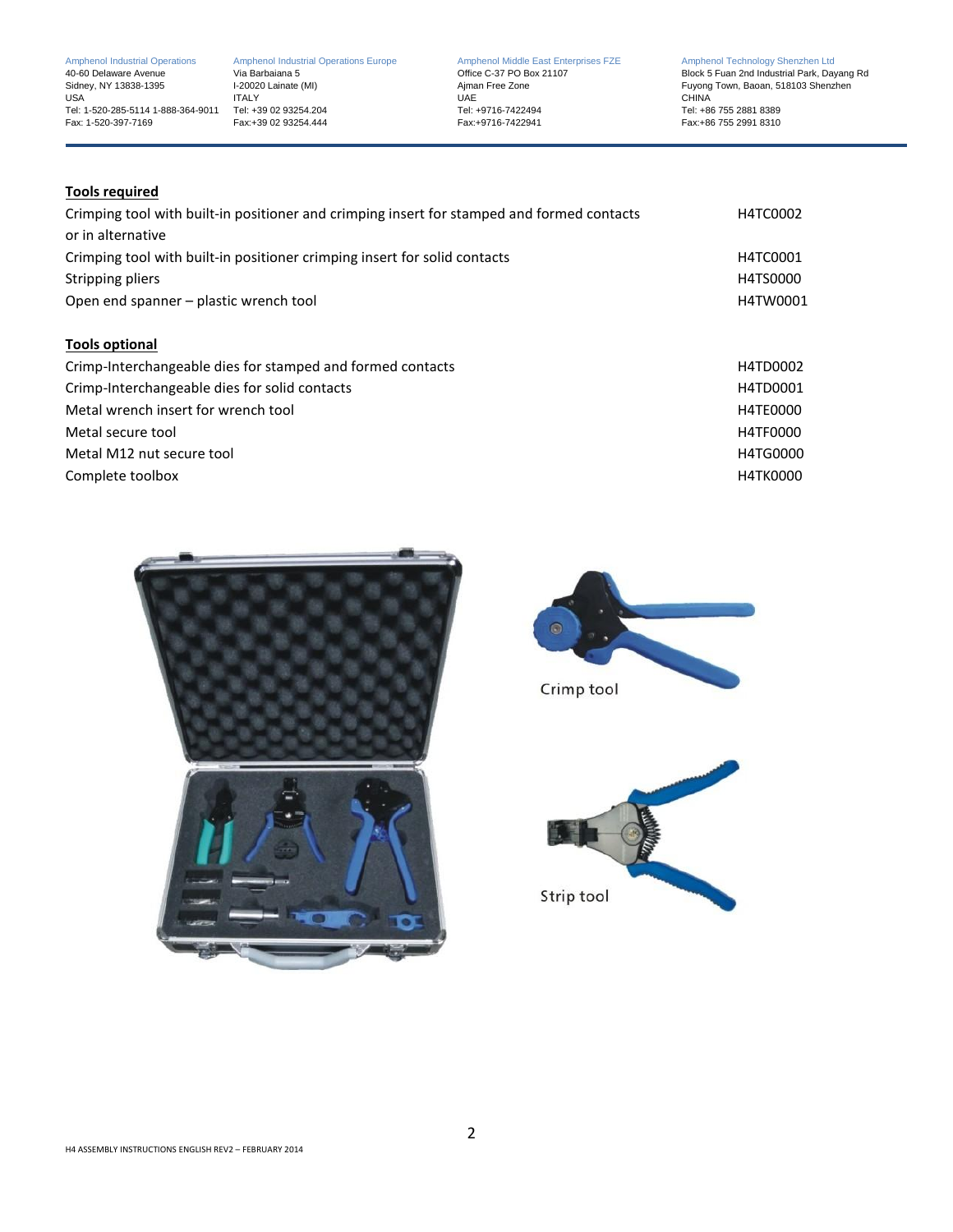Tel: 1-520-285-5114 1-888-364-9011 Tel: +39 02 93254.204 Tel: +9716-7422494 Tel: +86 755 2881 8389

Amphenol Industrial Operations Amphenol Industrial Operations Europe Amphenol Middle East Enterprises FZE Amphenol Technology Shenzhen Ltd USA ITALY UAE CHINA

40-60 Delaware Avenue Via Barbaiana 5 (Via Barbaiana 5 Office C-37 PO Box 21107 / Block 5 Fuan 2nd Industrial Park, Dayang Rd<br>Sidney, NY 13838-1395 (I-20020 Lainate (MI) / Ajman Free Zone / Ajman Free Zone / Fuyong Town, B Fuyong Town, Baoan, 518103 Shenzhen Fax: +86 755 2991 8310

# **Connector for cable mounting**



|                             | Female stamped and formed contacts | Male stamped and formed contacts |
|-----------------------------|------------------------------------|----------------------------------|
| $(1,5-2,5mm^2/AWG14)$       | H4CFC1DS                           | H4CMC1DS                         |
| $(4,0-6,0mm2/AWG10-12)$     | H4CFC5DS                           | H4CMC5DS                         |
|                             | Female solid contacts              | Male solid contacts              |
| (2,5mm <sup>2</sup> /AWG14) | H4CFC2D                            | H4CMC2D                          |
| (4,0mm <sup>2</sup> /AWG12) | H4CFC4D                            | H4CMC4D                          |
| $(6,0mm^2/AWG10)$           | H4CFC6D                            | H4CMC6D                          |
| (10,0mm <sup>2</sup> /AWG8) | H4CFC8T                            | H4CMC8Y                          |

**.. = packaging (I= individual packaging/C=100 PCS packaging / M=500 PCS packaging**

# **Connector for panel mounting**



| $(1,5-2,5mm^2/AWG14)$    |
|--------------------------|
| $(4,0-6,0mm^2/AWG10-12)$ |

H4CFM1D..S H4CMM1D..S H4CFM5D..S H4CMM5D..S

Female solid contacts Male solid contacts (2,5mm²/AWG14) H4CFM2D.. H4CMM2D.. (4,0mm²/AWG12) H4CFM4D.. H4CMM4D.. (6,0mm²/AWG10) H4CFM6D.. H4CMM6D.. (10,0mm<sup>2</sup>/AWG8) H4CFM8T.. H4CMM8Y.. H4CMM8Y..



Female stamped and formed contacts Male stamped and formed contacts

**.. = packaging (I= individual packaging/C=100 PCS packaging / M=500 PCS packaging**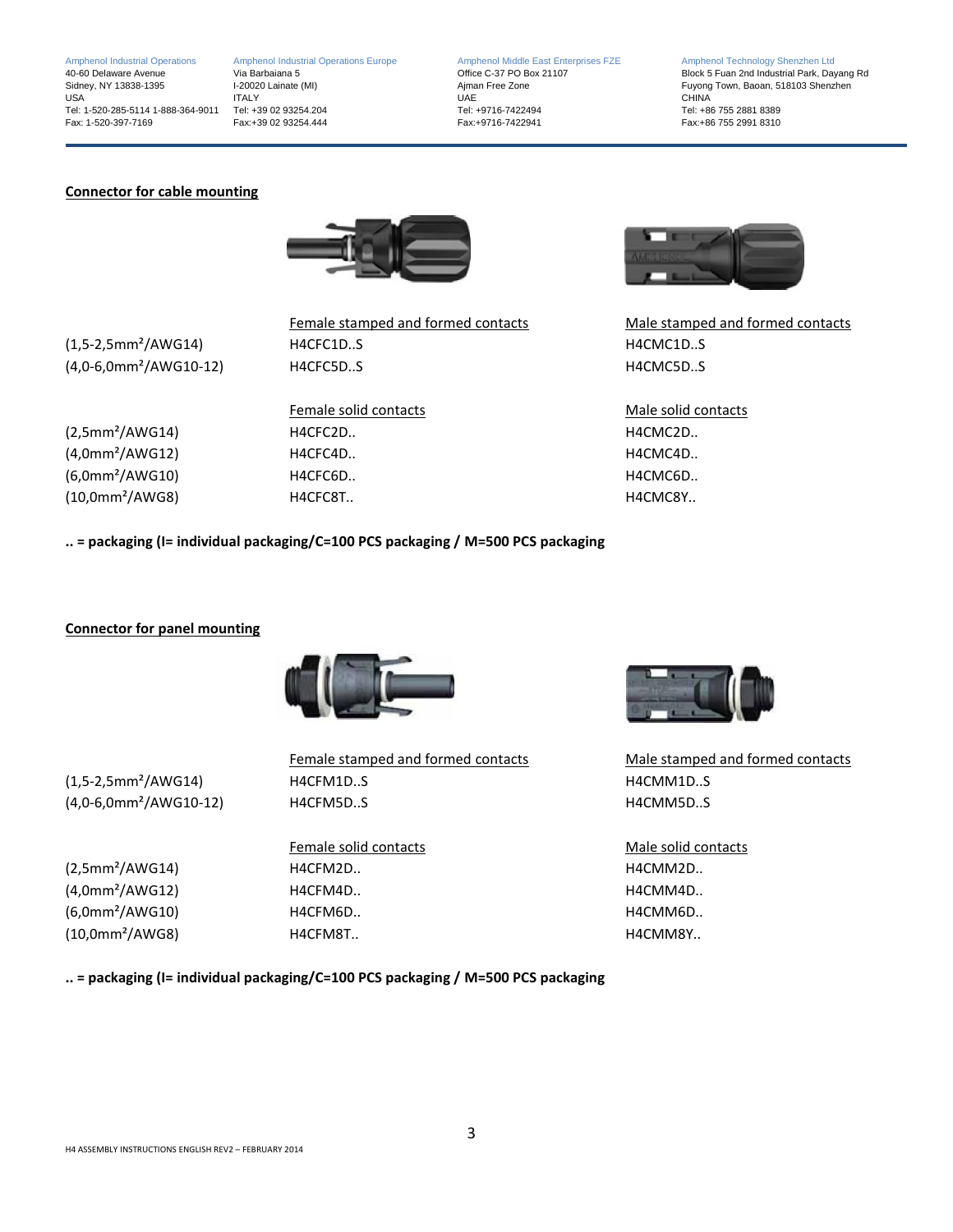Tel: 1-520-285-5114 1-888-364-9011 Tel: +39 02 93254.204 Tel: +9716-7422494 Tel: +86 755 2881 8389

Amphenol Industrial Operations Amphenol Industrial Operations Europe Amphenol Middle East Enterprises FZE Amphenol Technology Shenzhen Ltd USA ITALY UAE CHINA

40-60 Delaware Avenue Via Barbaiana 5 Office C-37 PO Box 21107 Block 5 Fuan 2nd Industrial Park, Dayang Rd Fuyong Town, Baoan, 518103 Shenzhen Fax: +86 755 2991 8310

#### **Cable preparation and stripping process**

Strip cable 0.276 inches (7.0 mm) and be careful NOT to nick conductors.

Amphenol specified strip tool (H4TS0000) can be used in this step.

Adjust the striper stopper and put the cable in corresponding notch to strip the length of 7mm. See below pictures.









### **Crimp process solid contacts**

When you insert striped cable into contact barrel, always insure all conductor strands are captured in the contact barrel and the conductors are visible in the inspection hole. See below pictures.



Insert the contact into the corresponding crimping notch or locator (male or female) taking into account the cable size used. Press the pliers gently together until the crimp lugs are properly located within the crimping die. Insert the stripped cable end until the insulation comes up against the crimp insert. Completely close the crimping pliers. See below pictures.

Amphenol specified crimp tool (H4TC0001) should be used in this step.





Positioner Crimper with die

See below pictures for crimp result solid contacts.





Crimped solid pin Crimped Solid socket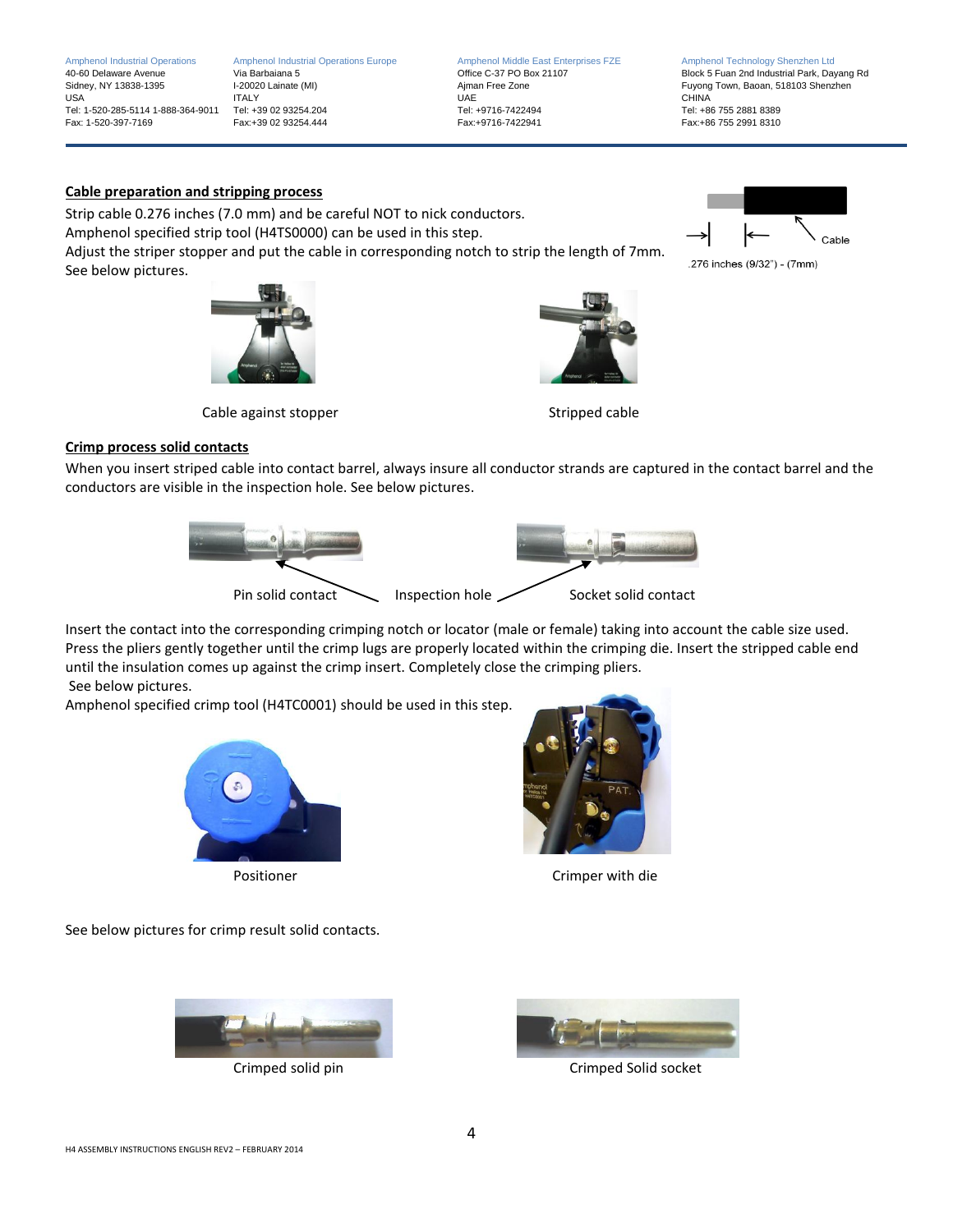Tel: 1-520-285-5114 1-888-364-9011 Tel: +39 02 93254.204 Tel: +9716-7422494 Tel: +86 755 2881 8389

40-60 Delaware Avenue Via Barbaiana 5 Office C-37 PO Box 21107 Block 5 Fuan 2nd Industrial Park, Dayang Rd Fuyong Town, Baoan, 518103 Shenzhen Fax: +86 755 2991 8310

### **Crimp process stamped and formed contacts:**

Insert the contact into the corresponding crimping notch or locator (male or female) taking into account the cable size used.



Open barrel socket S&F contact Open barrel pin S&F contact



Press the pliers gently together until the crimp lugs are properly located within the crimping die. Insert the stripped cable end until the insulation comes up against the crimp insert. Completely close the crimping pliers.

See below pictures of crimp result

Amphenol specified crimp tool (H4TC0002) should be used in this step





Closed barrel socket S&F contact Closed barrel pin S&F contact

The cable pull-out forces requirement will have to be the following:

| <b>Cable size</b>  | Cable pull -out force requirement |
|--------------------|-----------------------------------|
| $2.5 \text{ mm}^2$ | Min. 230 N (~50 Lbs)              |
| $4.0 \text{ mm}^2$ | Min.310 N (~70 Lbs)               |
| $6.0 \text{ mm}^2$ | Min. 360.0 N (~80 Lbs)            |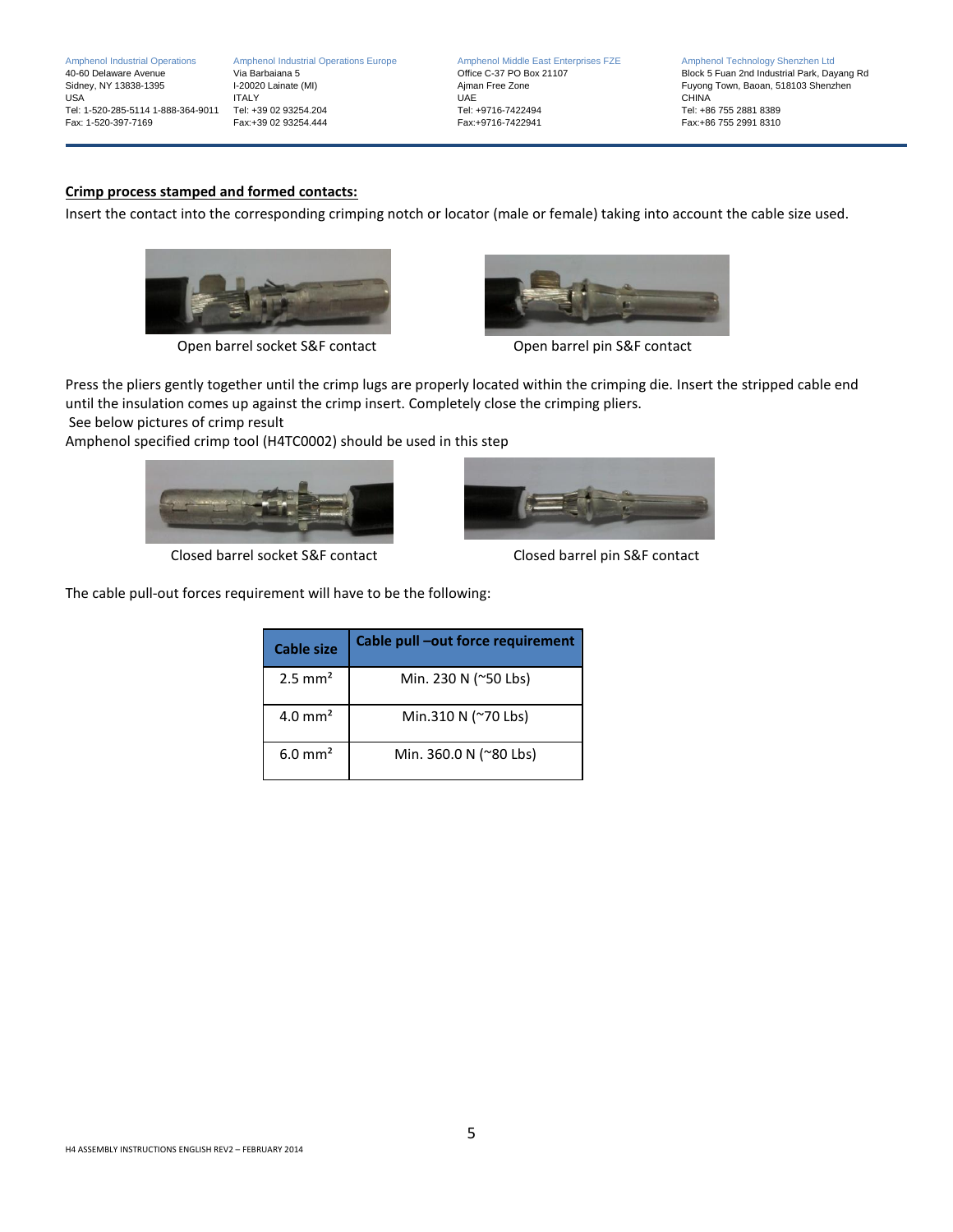Tel: 1-520-285-5114 1-888-364-9011 Tel: +39 02 93254.204 Tel: +9716-7422494 Tel: +86 755 2881 8389

40-60 Delaware Avenue Via Barbaiana 5 Office C-37 PO Box 21107 Block 5 Fuan 2nd Industrial Park, Dayang Rd Fuyong Town, Baoan, 518103 Shenzhen Fax: +86 755 2991 8310

#### **Assembly process connector:**

Insert contact cable assembly into back of male and female connector. A "click" should be heard or felt when the contact cable assembly is seated in correct position. Contacts cannot be removed once seated. See below pictures.



Back cap must be closed using a torque between 2.6 and 2,9NM.

Amphenol specified hand wrench tool (H4TW0001) can be used in this step or electric torque controlled wrench tool with as well the Amphenol open-end back cap spanner (H4TE0000) or socket wrench (H4TF000). See below picture for hand wrench. Note: Pneumatic wrench tools are NOT recommended since torque control is very difficult.







Double spanner cap closing operation